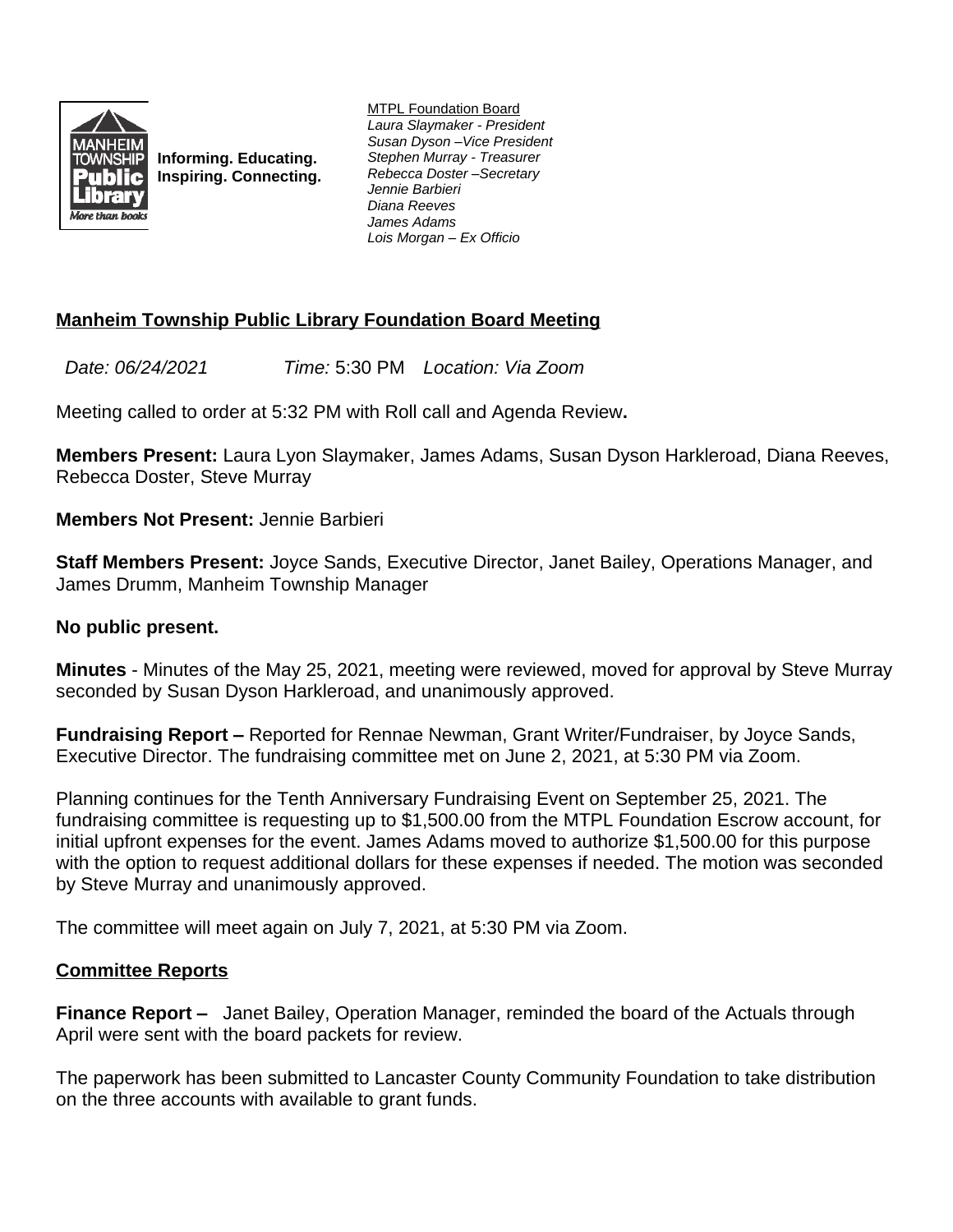**Facilities Report –** Janet Bailey, Operations Manager, reported that with the help for the MT Public Works department, over 100 pieces of furniture were returned from the basement and other storage areas and placed back in the library. The MTPL Foundation Board would like to thank both Janet and the Public Works staff for completing this project.

**Personnel Report – no report** 

## **Nominating Report – no report**

**Executive Director's Report-** The MT Board of Commissioners will take action at their June 28, 2021 meeting regarding the end of the Pandemic Restrictions in Pennsylvania. With the advisement of Chief Kane, Emergency Management Director, some toys will not be returned to the library play area. Those included would be the toy kitchen accessories and like items.

The Lobby Inventory moved to the Café and was rebranded as the Friends' Book Spot. It has been very popular, raising \$1,126.50 from 6/1–6/17.

Operations volunteers have returned for work in the library and have been tremendously helpful shelving returned materials.

Joyce reported that the library has been very busy as summer begins. Referencing the statistics so far in June, the Manheim Township Public Library has been the busiest in the county, circulating more than 24,544 items. The next busiest is the Lititz Public Library with a circulation of 16,880 items.

The RFP request for an investment manager for a proposed MTPL Foundation endowment was posted on June 15, 2021. Any questions from potential responders can be received until June 25. Joyce will work with James Adams and Steve Murray to compile answers. If they are unable to answer a specific question, they will reach out to the Board of Commissioners. Answers to the questions will be due 10 days after, June 25. Proposals from investment managing firms will be due by July 15, 2021. From that point, James Adams and Steve Murray will review the proposals and will present the top proposals at the next MTPL Foundation Board meeting. They may also invite the top proposal representative(s) to the board meeting for a presentation if they deem it beneficial or necessary for the Foundation Board deliberation and selection.

Youth Services Manager Karin Rezendes and Joyce have been contacted by Fox43, Merchandiser, and LNP for stories on StoryWalk®. This resulted from a press release issued by Township Communications Specialist Declan Murphy.

### **Old Business** – No report.

**New Business-** Joyce will set up a meeting with Jennifer Steigelman to review the current funds available for the Endowment Investment account.

The Board of Commissioners approved revised library fees for Launchpads, which are electronic devices pre-loaded with content for patron usage. MTPL has had these devices in its collection for a number of years and had established fees associated with them. Additional Launchpads have been provided to all public libraries in the county by the Library System of Lancaster County (LSLC). Because the Launchpads must be made available to any patron in the county, MTPL staff met with representatives from the District Library and LSLC to come up with a fee schedule so it is consistent throughout the county for the usage of these devices.